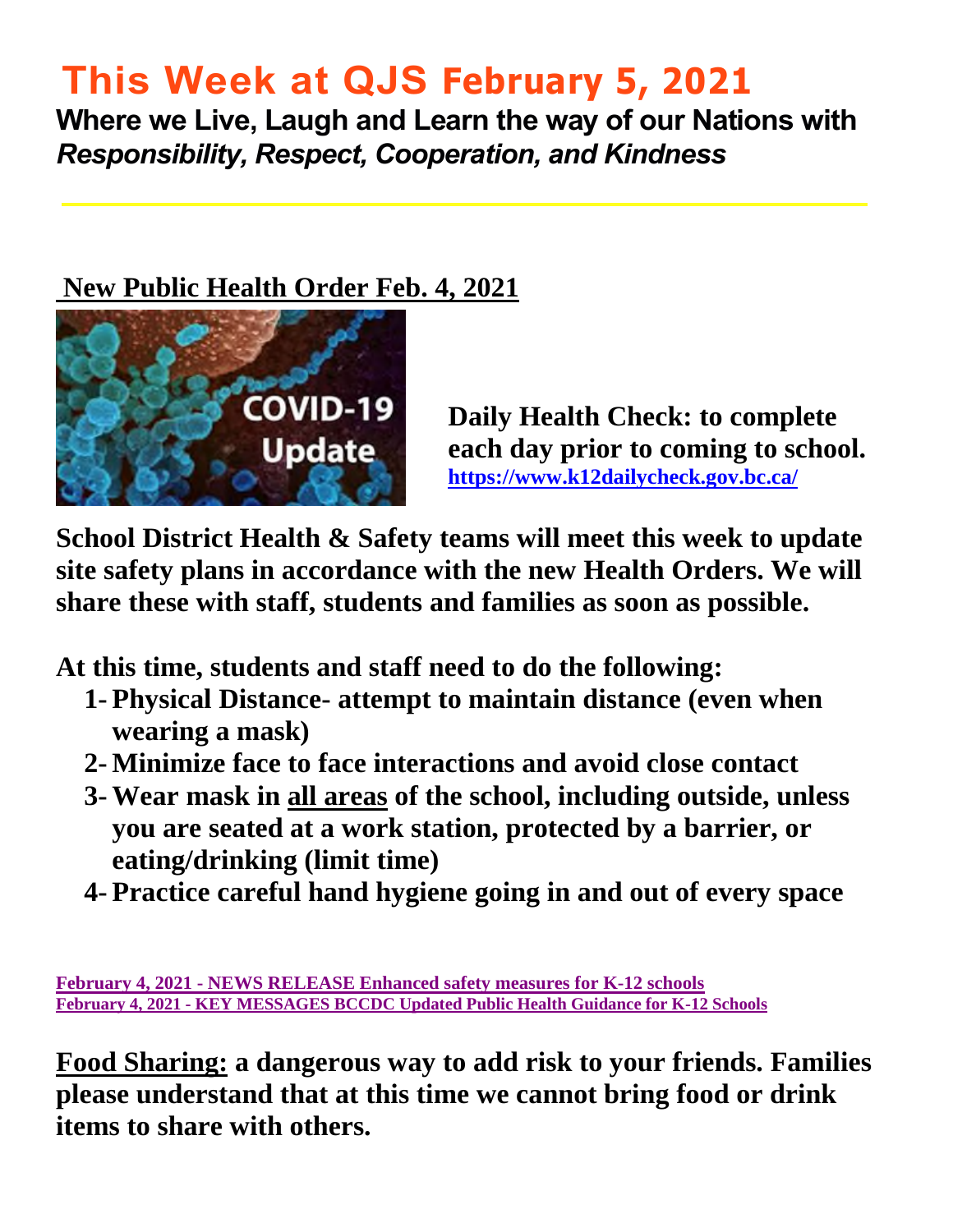## **Let's Reduce our Environmental Impact**



 **We go through approximately 150 waxed paper cups each day. Help us make a difference by bringing your own water bottle to use. Refill yours at the water fountains here at school.** 

**Masks, another way to reduce waste! Enhance your style by wearing your reusable mask. The paper ones we give out daily end up in the garbage. Help be part of the global solution.** 



### **Report Cards**

**Any semester long courses end Thursday, January 28. French Immersion and Grade 9 students will receive their report cards Friday, February 12; students will bring home a paper report card. Reports will also be available on the Parent Portal.** 

**Next Grade 8 Report Cards come out April 14** 

*PARKING LOT Drop off and pick up your student at the North end of the parking lot please; to ensure cars are not blocking the road access.* 

*We can have near misses when students scamper between cars.*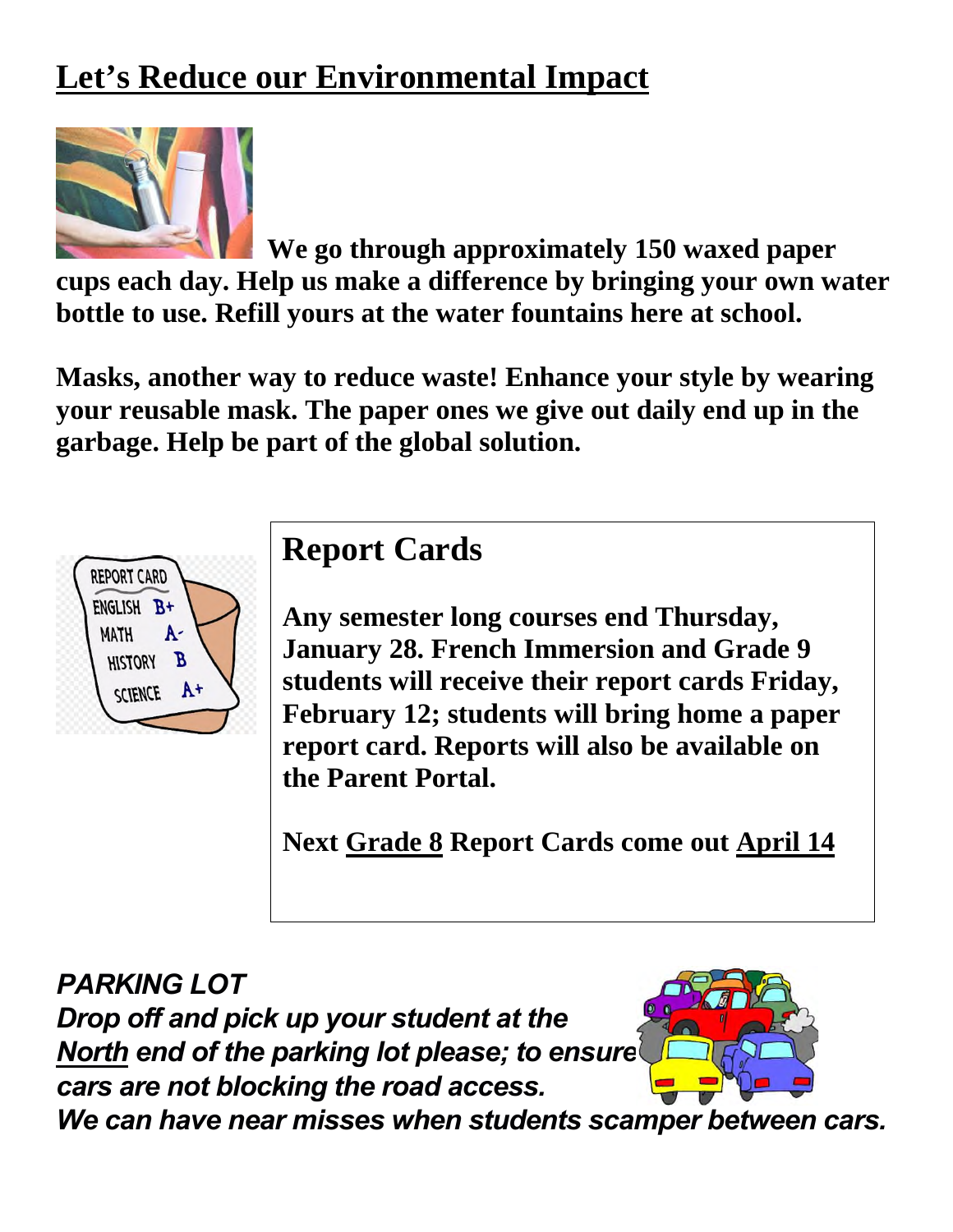

### **Valentine's Day Celebrations**

### **CELEBRATE SAFELY…**

**Schools across the district have the same rules: items being exchanged need to be paper based cards. Due to COVID restrictions, we cannot exchange food or other items.** 

### **\*\*\*Wearing Masks on Busses!**

*If you have concerns please contact the school or the bus garage (250-992-8361).* 



*of the bus ride. Students must have a mask on prior to boarding the bus. Students who repeatedly disregard this may expect to arrange for alternate transportation to and from school.*

## **PAC UPDATE Jan. 25 meeting**

**We have our Executive. We would like to thank the following people willing to step into the following roles for this year:** 

Melissa Pollock – President Vacant - Vice President Tania Fuccenecco – Treasurer Nancy Lilienweiss – Secretary **Thanks so much to those who attended the meeting.** 



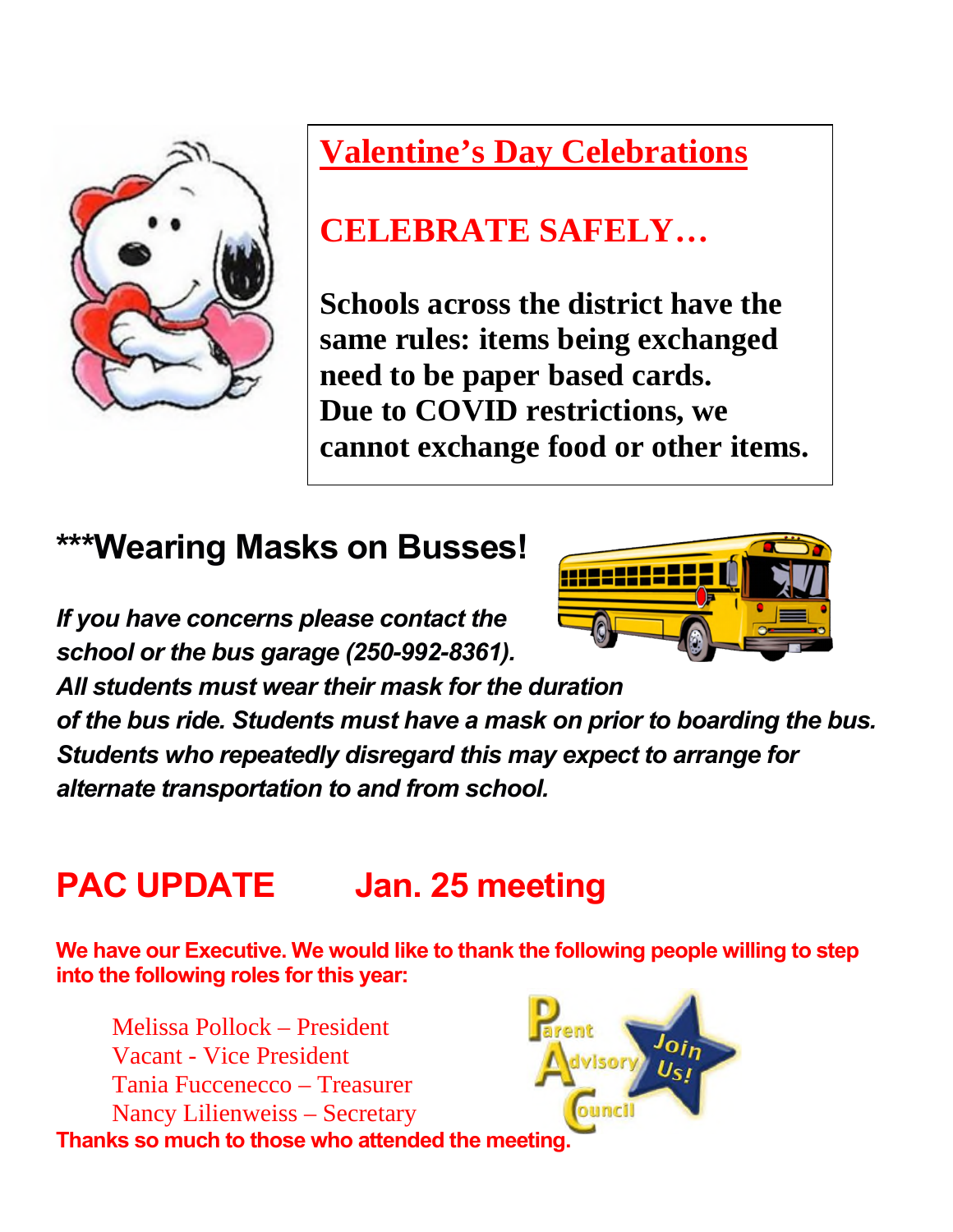#### **Math Classes: Algebra Tiles pictures**

**Learning Algebra looks different than it used to, today you can manipulate and graph the results with tiles. All part of understanding more completely.** 



#### **SPORTS AND EVENTS:**

**Basketball Practices Are Underway Coach: Cyril Tobin Gr 8 Mondays and Thursdays from 3:00 – 5:00 Coach: Jack Redden Gr 9 Tuesdays and Wednesdays from 3:00 – 4:30** 

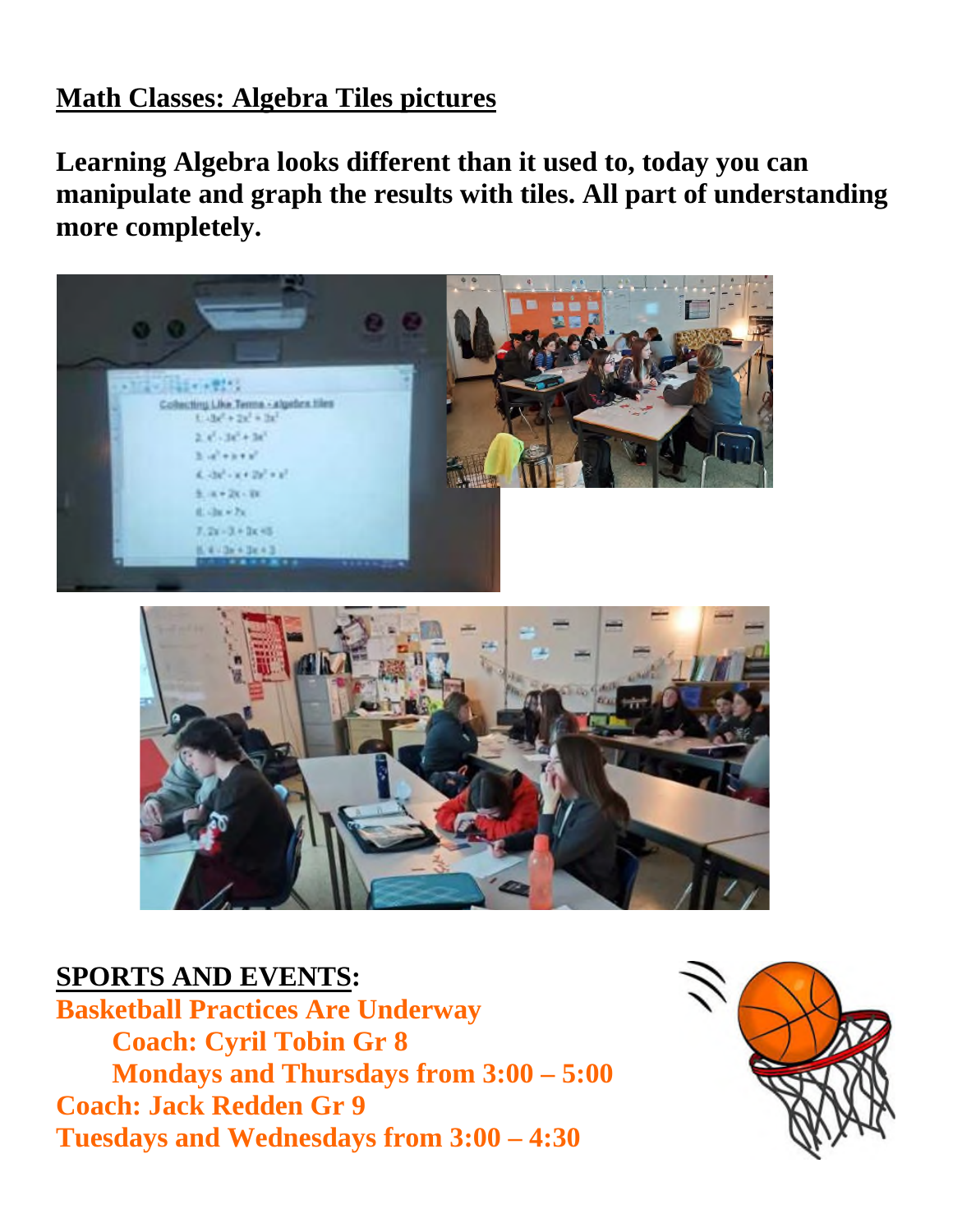*Due to COVID BC School Sports has worked hard with school districts to put in place protocols, which hope to keep everyone safe while learning skills and drills. There will not be "game play" and everyone must be diligent in following procedures. Any questions or concerns please contact the coach or Mrs. Simpson 250-255-6057.* 









### **NEW: IN THE PARENT'S CORNER Information for Parents**

# My Kid Is Not Motivated, Now What?

**Ideas to get the conversation started:** 

- **1. What are we all feeling interested in these days?**
- **2. What are some examples of things we have no desire to start doing, but actually, once we start (or sometime after finishing), we feel better in some ways?**
- **3. It can be hard to know if feeling low motivation ongoing is a sign of something more serious, such as clinical depression. What are other signs to look for? [\(Check out this TTT](https://www.screenagersmovie.com/tech-talk-tuesdays/detangling-teen-depression-and-screen-timenbsp?rq=depression%20clinic) for more of the questions we ask in clinic when evaluating for depression)**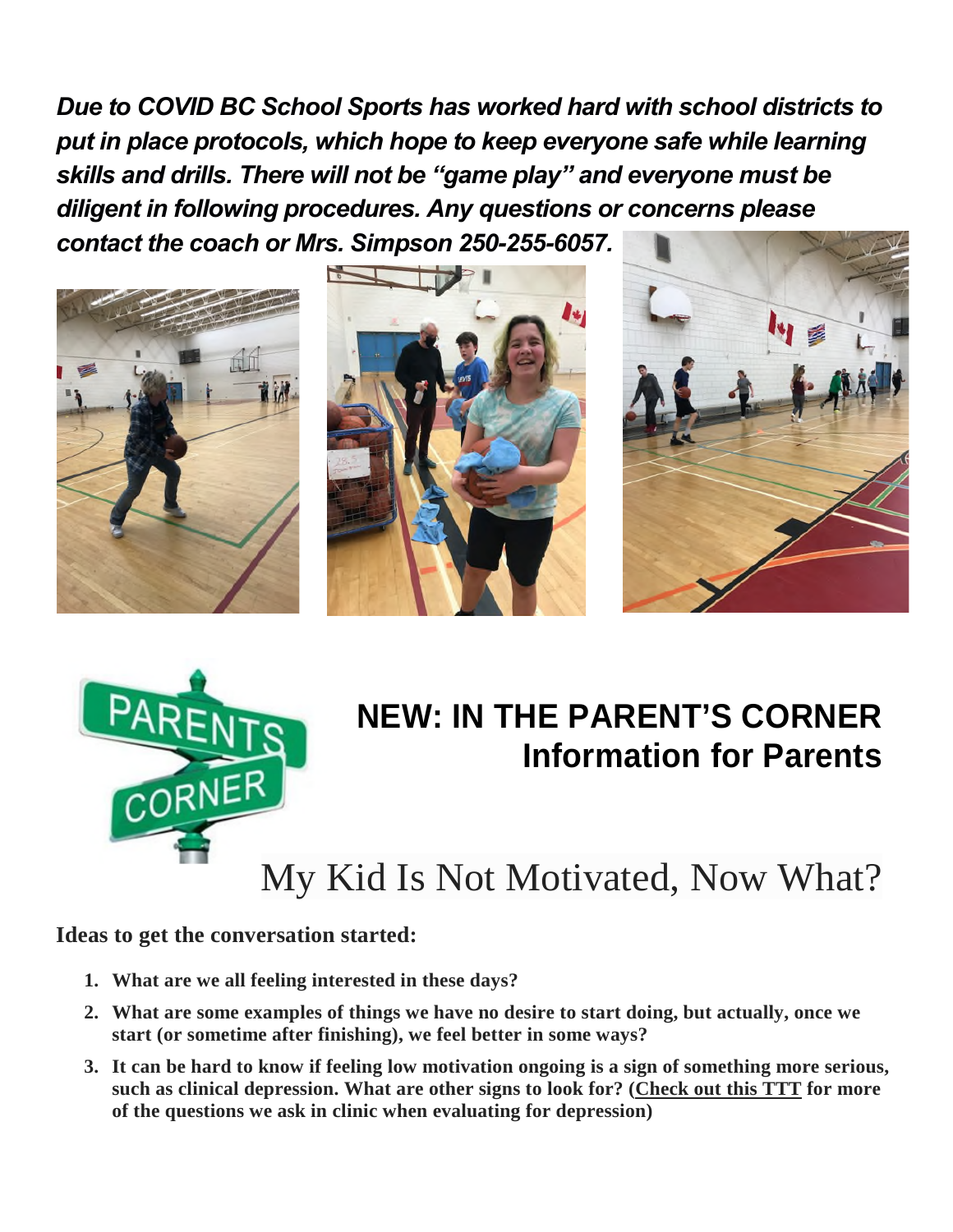**4. As a parent, what was something you hated doing in the past and now really like doing? (example: I really did not like hiking when I was a little girl — like mother like daughter now I love it).** 

#### **\*click the link for the full article**

**[https://www.screenagersmovie.com/tech-talk-tuesdays/my-kids-not-motivated-now](https://www.screenagersmovie.com/tech-talk-tuesdays/my-kids-not-motivated-now-what?ct=t(N_COPY_02)&mc_cid=10348bf8ce&mc_eid=e21bafb256)[what?ct=t\(N\\_COPY\\_02\)&mc\\_cid=10348bf8ce&mc\\_eid=e21bafb256](https://www.screenagersmovie.com/tech-talk-tuesdays/my-kids-not-motivated-now-what?ct=t(N_COPY_02)&mc_cid=10348bf8ce&mc_eid=e21bafb256)** 





**We work with families and students to resolve issues. The**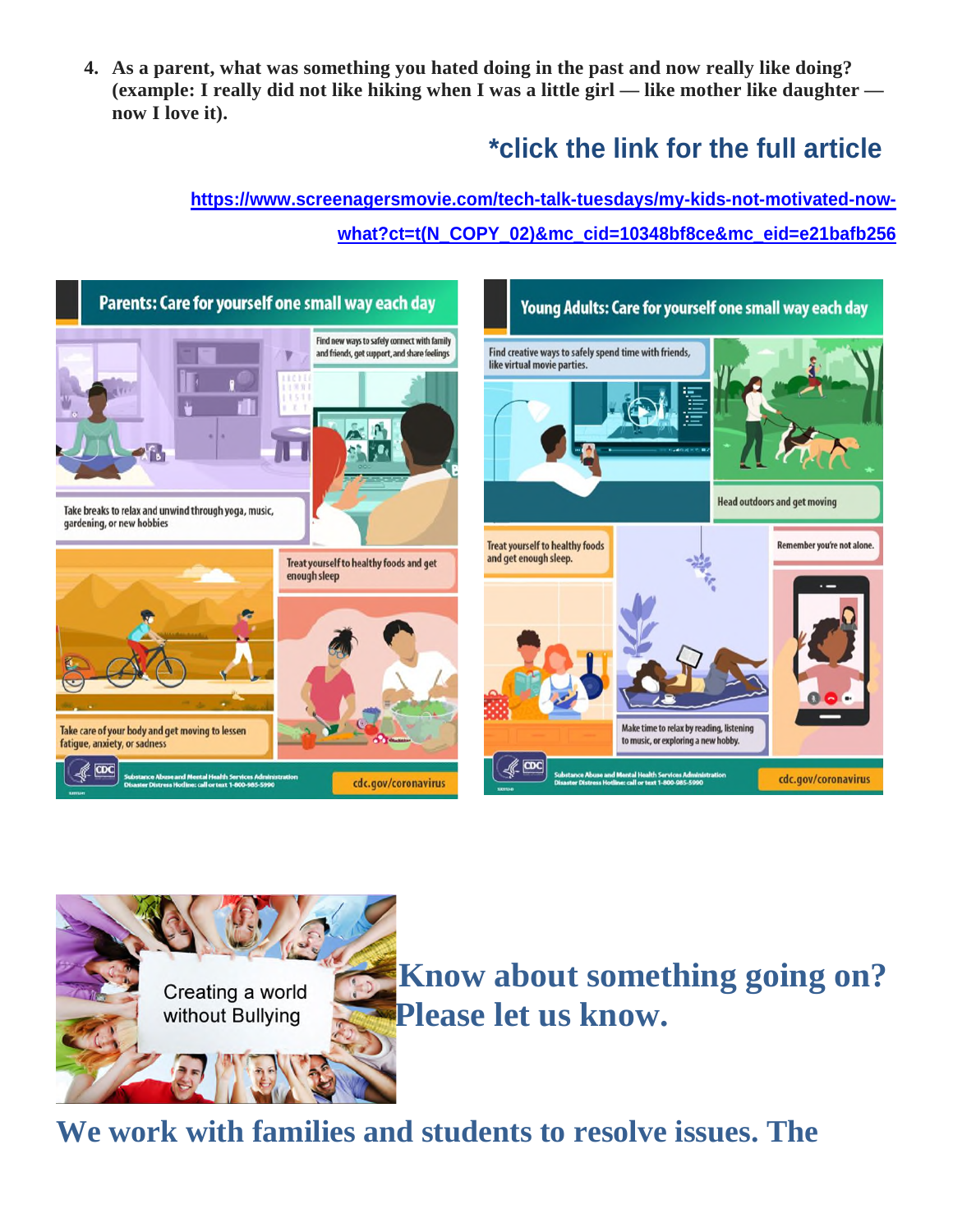#### **problems that continue are usually the ones we do not know about yet! Contact us: 250-255-6057, 250-747-2103 School safety is a shared responsibility that requires cooperation, collaboration and communication.**

### **See Something Going Wrong, Take Action!**

**You have the power to stand up for what is right and stand up for each other. Someone showing bullying behaviour loses their control if they do not have an audience watching them.** 

**If you see bullying, you can stop it within 10 seconds of getting involved. You could try:** 

- **Saying something like, "leave him alone," or "cut it out."**
- **Defending the victim**
- **Directing attention away from the bullying**
- **Getting support from friends to stand up against bullying**
- **Reporting the bullying to adults**

**Do not be a bystander and encourage bullying behaviour by:** 

- **Laughing, cheering or recording it**
- **Forwarding bullying photos or texts**
- **Visiting websites that target a specific person**
- **"Liking" mean comments or photos on social media**
- **Joining in on the bullying**

**For more information check out <https://www2.gov.bc.ca/gov/content/erase>**